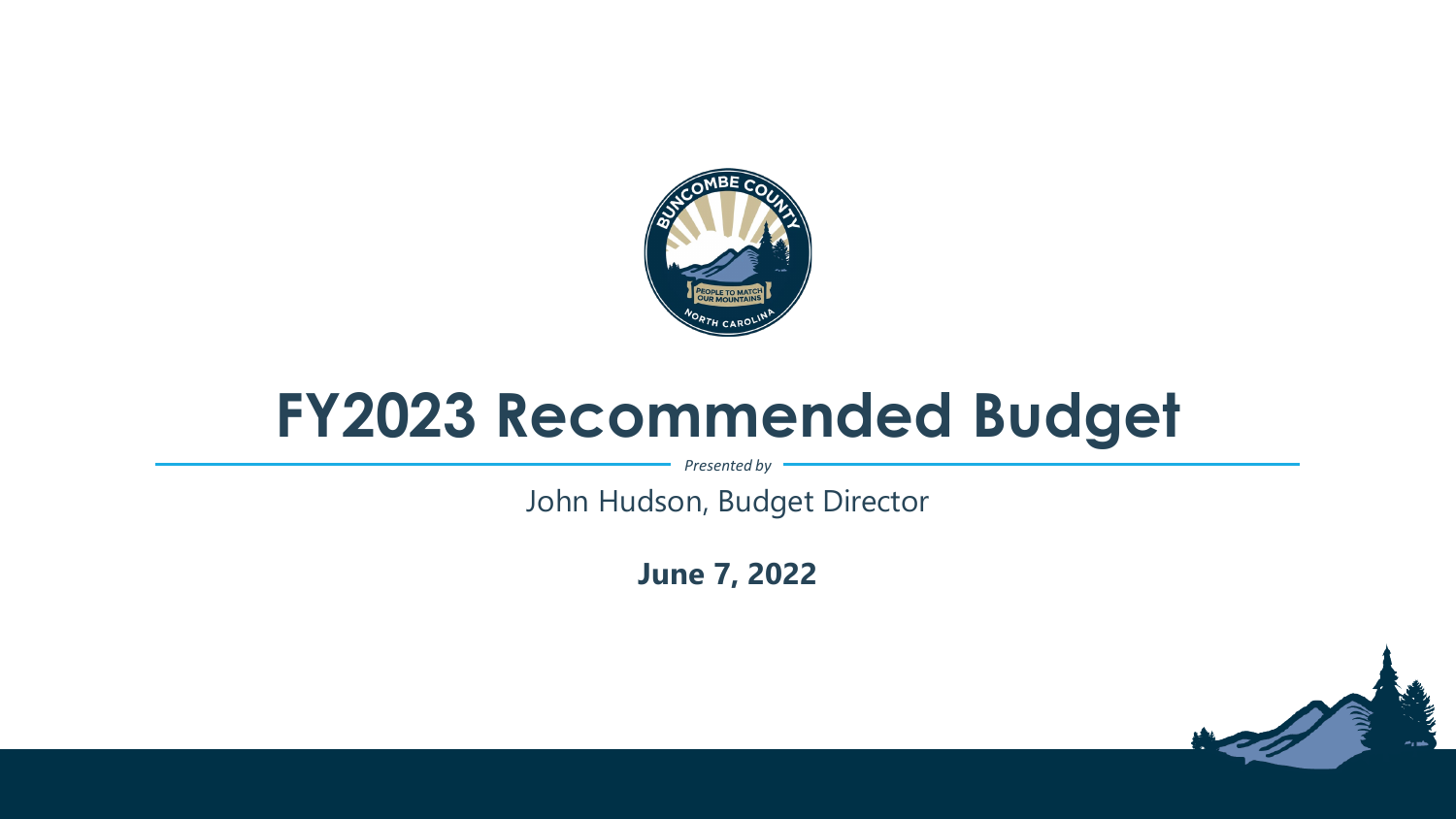#### **FY2023 Recommended Budget Changes since May 19th**

| <b>Revenue Changes Since Recommended Budget</b>        |              | <b>Change</b> |
|--------------------------------------------------------|--------------|---------------|
| Asheville and Woodfin contribution to Homeowner Grants | <sup>S</sup> | 165,000       |
| <b>Additional HHS revenue for FY23</b>                 | S            | 2,493         |
| Reduction in Appropriated Fund Balance                 | <sup>S</sup> | (2, 493)      |
| Total                                                  |              | 165,000       |

| <b>Expenditure Changes Since Last Work Session</b> | <b>Change</b> |
|----------------------------------------------------|---------------|
| Additional budget for Homeowner Grants             | 165,000       |
| <b>Total</b>                                       | 165,000       |

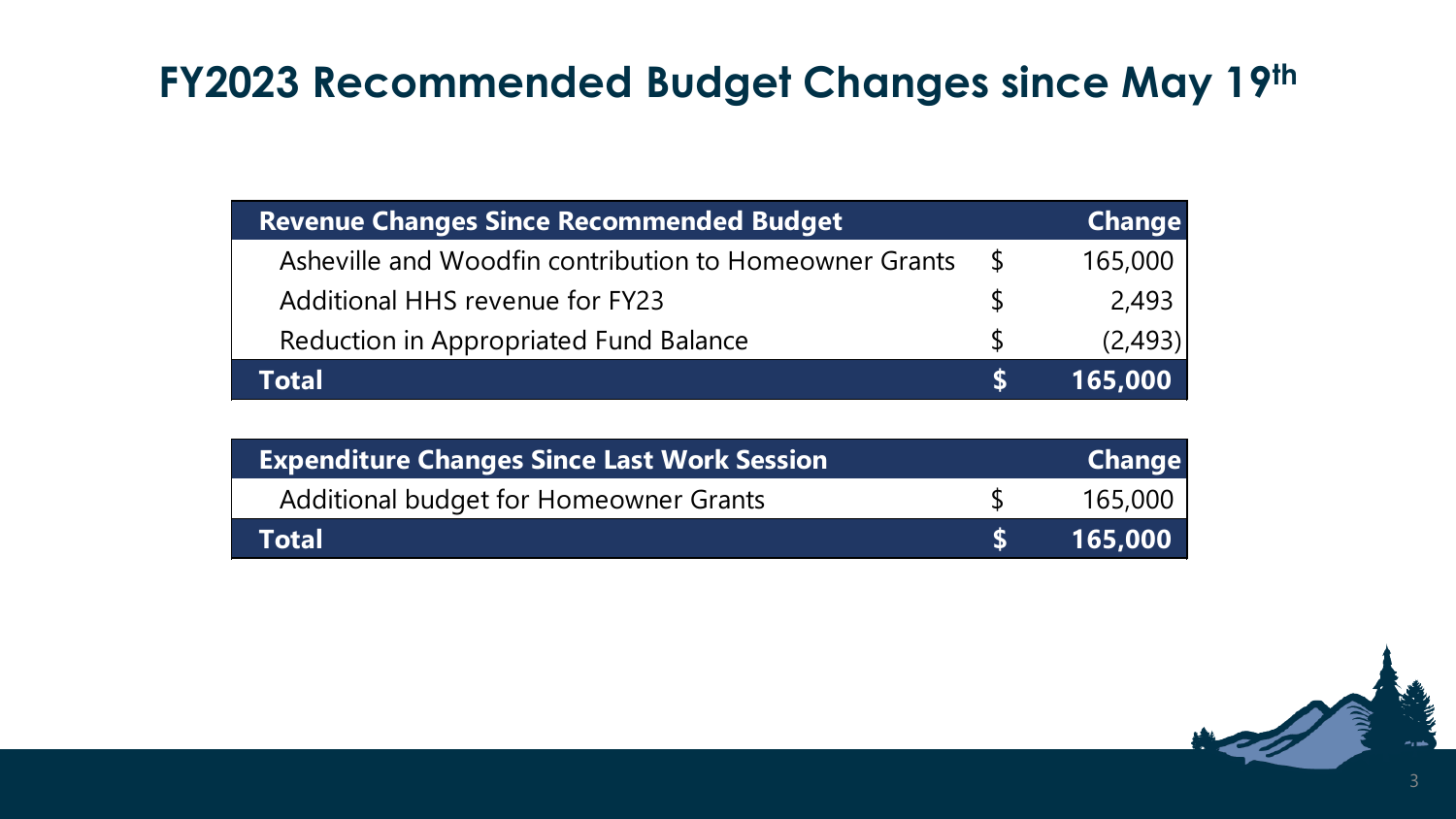#### **FY2023 Recommended General Fund Budget**



# **\$399,377,222 at 48.8 cents**

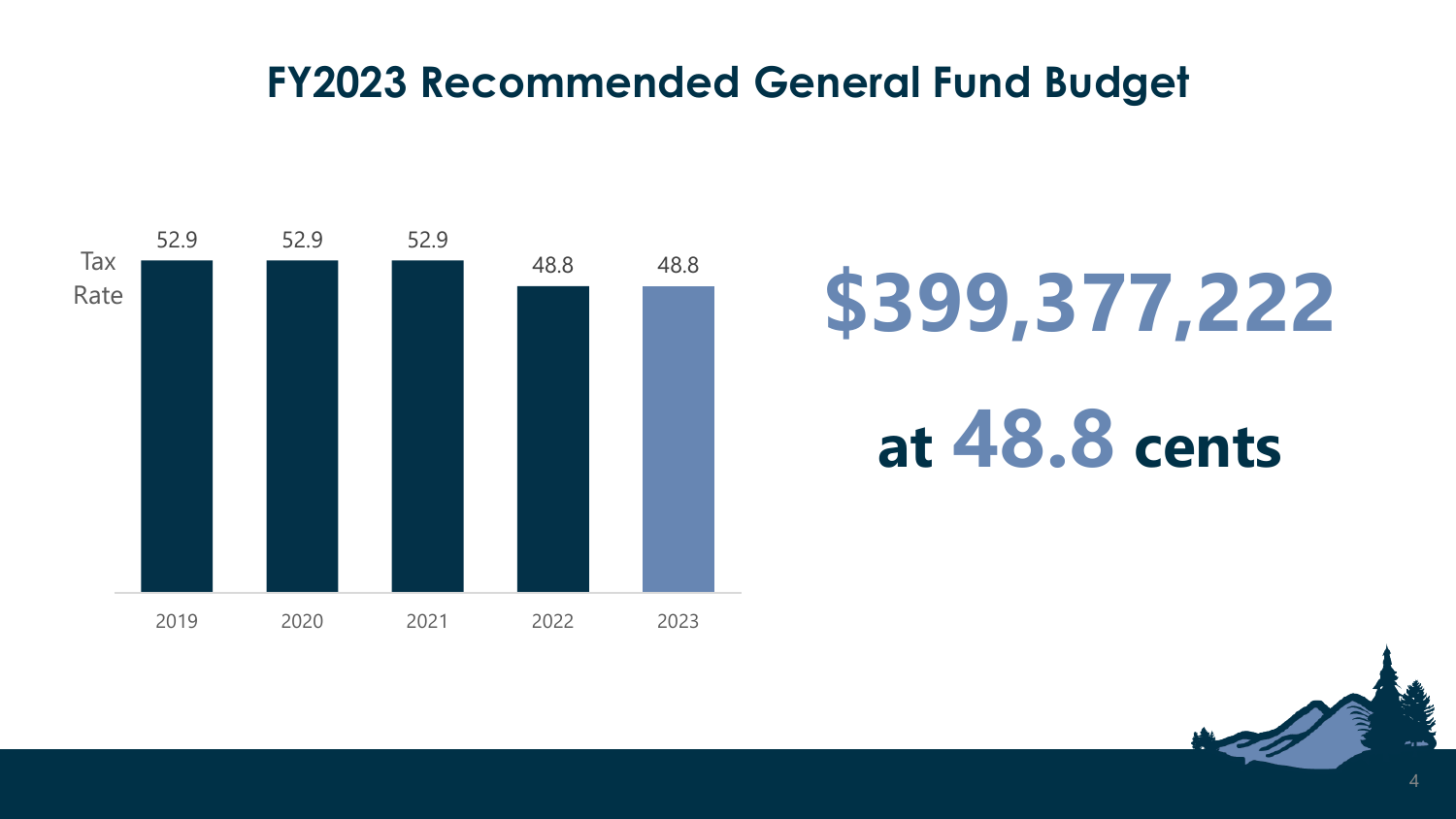#### **Revenue Budget by Source**

| <b>Revenue Source</b>            | <b>FY2023</b>      |
|----------------------------------|--------------------|
| $(millions of $))$               | <b>Recommended</b> |
| <b>Property Tax</b>              | 240.3              |
| Intergovernmental                | 45.8               |
| <b>Local Option Sales Tax</b>    | 47.8               |
| Sales & Services                 | 17.9               |
| Interfund Transfers              | 12.4               |
| Other Taxes & Licenses           | 11.0               |
| Permits & Fees                   | 5.2                |
| Other Revenues*                  | 2.2                |
| <b>Total</b>                     | 382.5              |
| <b>Appropriated Fund Balance</b> | 16.9               |
| Total                            | 399                |

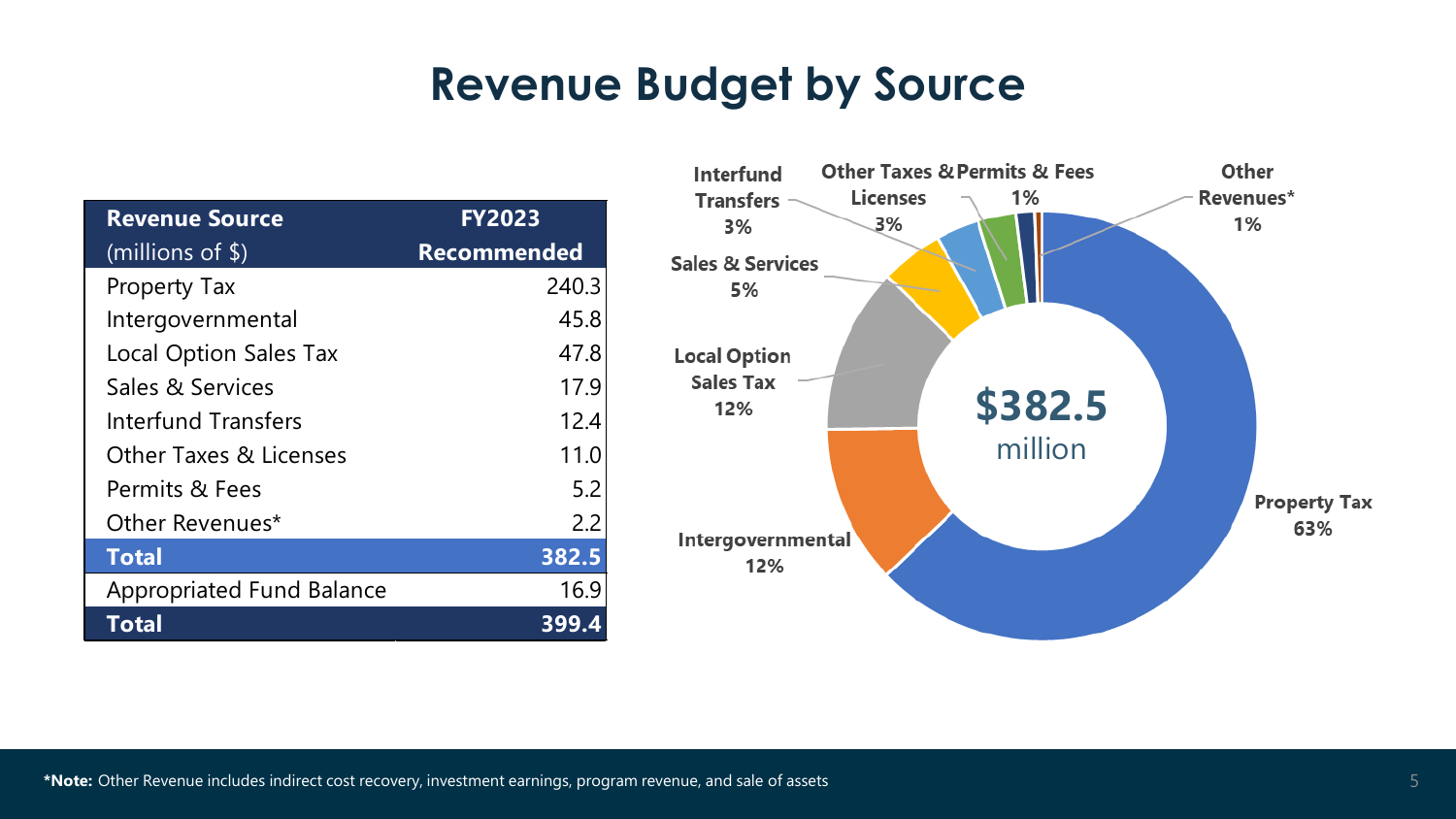#### **Expenditure Budget by Function**

| <b>Function</b>                  | <b>FY2023</b>      |
|----------------------------------|--------------------|
| (millions of $$$ )               | <b>Recommended</b> |
| Education                        | 109.2              |
| <b>Human Services</b>            | 91.6               |
| <b>Public Safety</b>             | 82.6               |
| <b>General Government</b>        | 67.8               |
| Debt                             | 19.1               |
| Economic & Physical Dev.         | 8.8                |
| <b>Cultural and Recreational</b> | 9.9                |
| <b>Other Financing Sources</b>   | 10.3               |
| Total                            |                    |

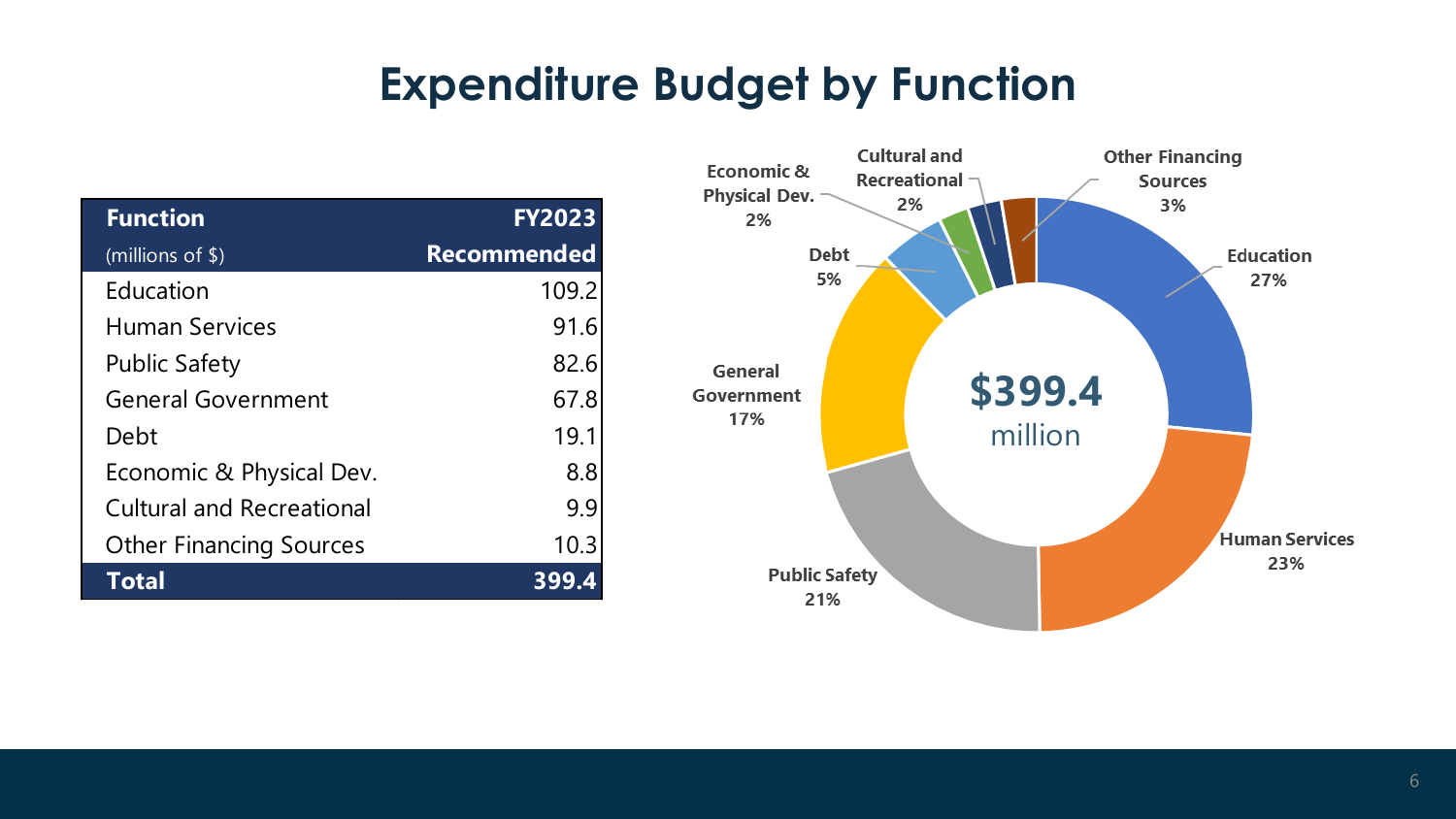#### **Education Funding**

| <b>Education System</b>        | <b>FY2023</b> | <b>Increase</b>             | <b>FY2023</b> |
|--------------------------------|---------------|-----------------------------|---------------|
| (millions of $$$ )             |               | Recommended v. FY22 Amended | Increase (%)  |
| AB Tech                        | 77            | .5                          | 6.2%          |
| <b>Asheville City Schools</b>  | 15.3          | 1.1                         | 8.0%          |
| <b>Buncombe County Schools</b> | 81.9          | 8.7                         | 11.9%         |
| Total                          | 104.9         | 10.3                        | 10.9%         |

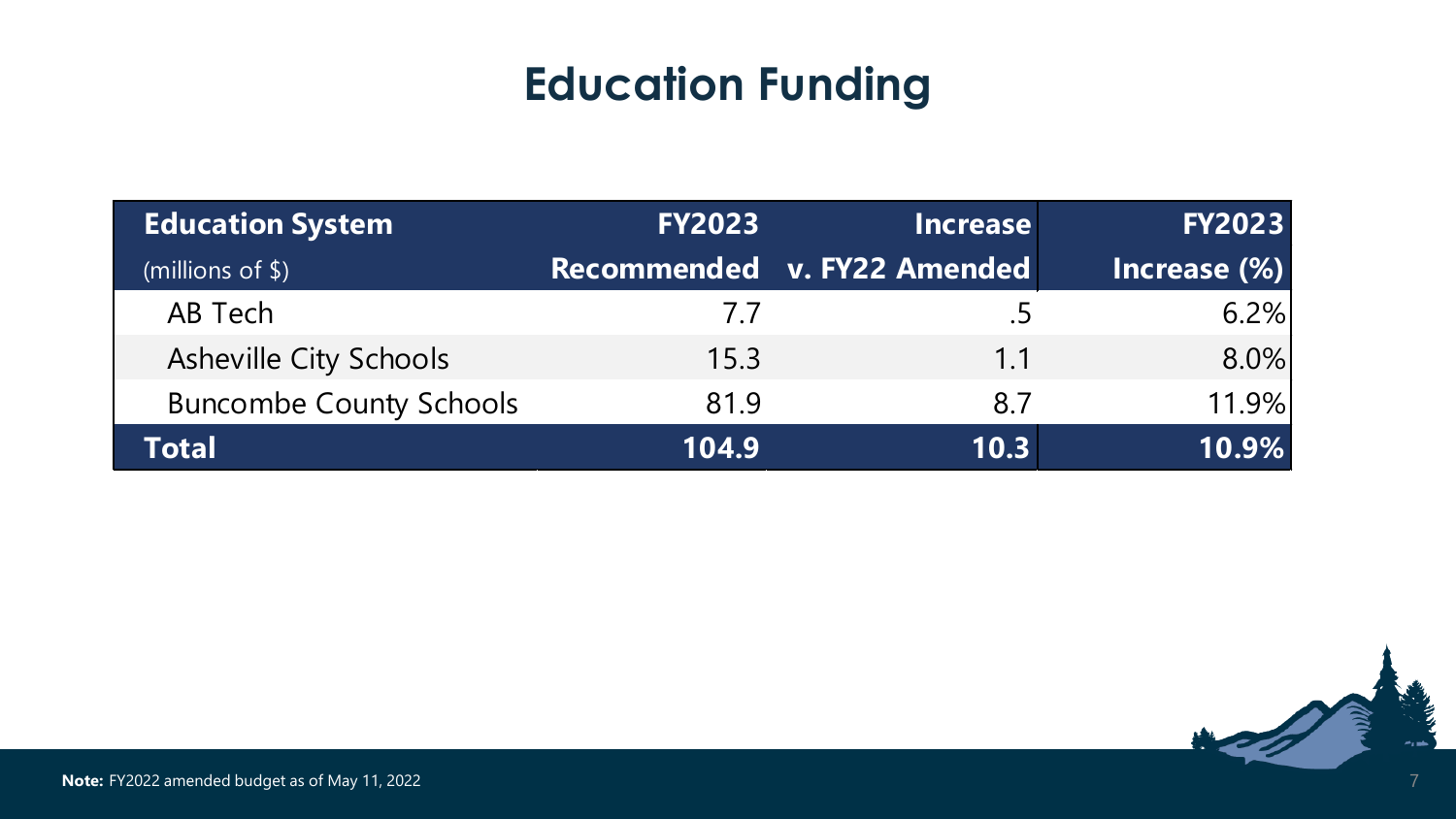#### **Buncombe County Schools Funding**

| <b>Education System</b>        | <b>FY2022</b> | <b>FY2023</b>              |      | <b>FY2023</b> Unrestricted    |
|--------------------------------|---------------|----------------------------|------|-------------------------------|
| (millions of $$)$ )            |               | <b>Amended Recommended</b> |      | <b>Requested Revenue Rate</b> |
| <b>Buncombe County Schools</b> | 73.2          | 81.9                       | 97.6 | 77.7                          |

|                                                                                         | <b>Requested</b>     |               | Recommended              |
|-----------------------------------------------------------------------------------------|----------------------|---------------|--------------------------|
| <b>Existing Budget</b>                                                                  | \$73,161,308         | \$            | 73,161,308               |
| Bring all locally-funded employees up to a \$15 an hour minimum or give a 2.5% increase | \$<br>2,248,385      | <sup>\$</sup> | 2,248,385                |
| Adjusts to reduce salary compression for locally-funded staff                           | \$<br>$1,651,816$ \$ |               | 1,651,816                |
| Pays for salaries that had been diverted to one-time federal ESSER funding              | \$<br>2,950,000      |               | 2,950,000                |
| Offset potential state shortfall for \$15 an hour                                       | \$<br>302,412        |               |                          |
| <b>TOTAL for Salary Request</b>                                                         | \$80,313,921         | S.            | 80,011,509               |
|                                                                                         |                      |               |                          |
| Operating Expenses - increases in utilities, fuel and insurance costs (funded at 50%)   | \$<br>3,737,789 \$   |               | 1,868,895                |
| Replenish Fund Balance                                                                  | \$<br>4,931,000 \$   |               |                          |
| Cost of Living Increases*                                                               | \$<br>8,085,262      |               | $\overline{\phantom{a}}$ |
| <b>GRAND TOTAL</b>                                                                      | \$97,067,972         |               | 81,880,404               |

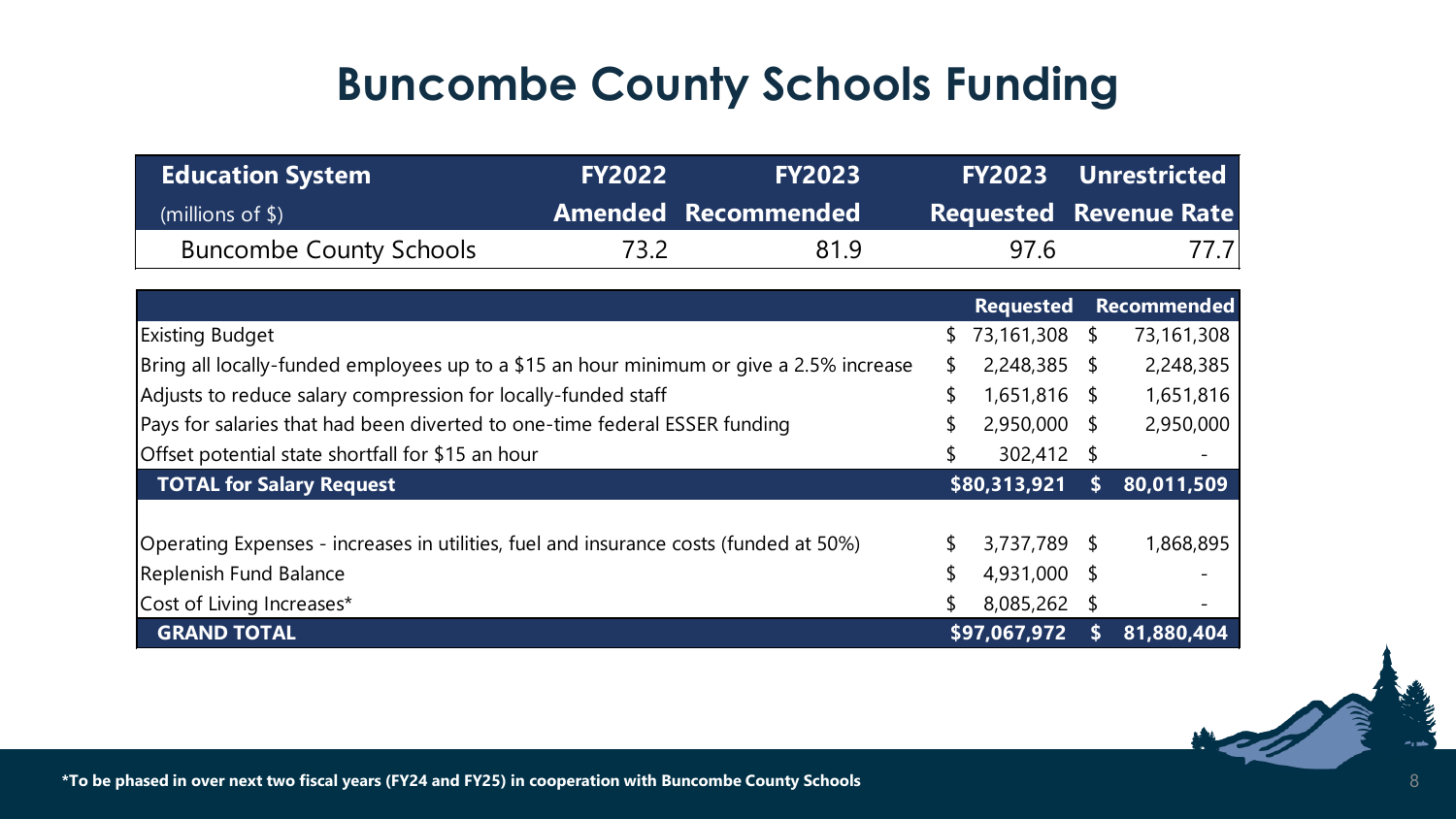#### **FY2023 Recommended Positions**

| <b>Department</b>                          | <b>Number of Positions</b> | <b>Department</b>                                           | <b>Number of Positions</b> |
|--------------------------------------------|----------------------------|-------------------------------------------------------------|----------------------------|
| 911 Operations                             |                            | Library                                                     |                            |
| Ag & Land Resources                        |                            | Permits & Inspections                                       |                            |
| Communications & Public Engagement         |                            | Planning                                                    |                            |
| <b>County Manager/Economic Development</b> |                            | <b>Recreation Services</b>                                  |                            |
| Diversity, Equity, and Inclusion           |                            | <b>Sheriff's Office</b>                                     |                            |
| <b>Elections</b>                           |                            | <b>Strategic Partnerships</b>                               |                            |
| <b>Emergency Services</b>                  |                            | Sustainability                                              |                            |
| Finance                                    |                            | <b>Tax Assessment</b>                                       |                            |
| <b>General Services</b>                    |                            | <b>General Fund Total</b>                                   | 60                         |
| Health & Human Services                    |                            | General Fund Recommended Positions Investment Totals \$4.2M |                            |
| Human Resources                            |                            |                                                             |                            |
| <b>Identification Bureau</b>               |                            | Fund                                                        | <b>Number of Positions</b> |
| Information Technology                     |                            |                                                             |                            |
| <b>Justice Resources</b>                   |                            | Solid Waste<br><b>Other Funds Total</b>                     | 3                          |
| Legal & Risk                               |                            |                                                             |                            |

Other Funds Recommended Positions Investment Totals \$220k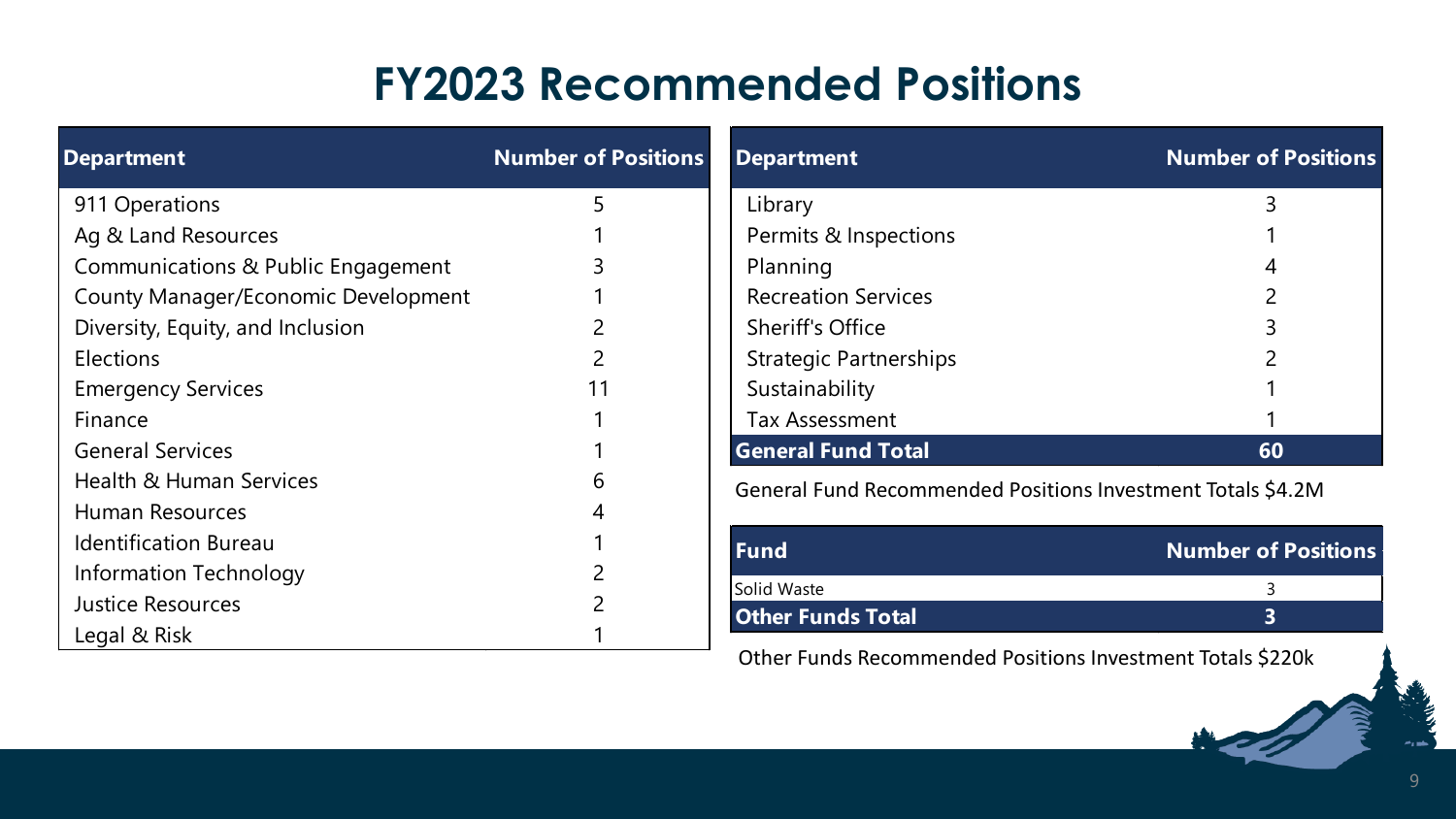## **FY2023 Recommended Capital Projects**

| <b>Department</b>          | <b>Project</b>                                                                              | <b>Amount</b> | <b>Funding Source</b> |
|----------------------------|---------------------------------------------------------------------------------------------|---------------|-----------------------|
| <b>Emergency Services</b>  | <b>Emergency Services Base Construction</b>                                                 | \$7,250,000   | Debt                  |
| <b>Emergency Services</b>  | <b>Public Safety Training Center Generator</b>                                              | \$230,000     | <b>Capital Funds</b>  |
| <b>General Services</b>    | Facility Renovation & Repair - as<br>identified by the Comprehensive Facility<br>Assessment | \$4,010,000   | Debt                  |
| Library                    | Library Renovation and Repair                                                               | \$691,654     | Capital Funds         |
| <b>Recreation Services</b> | <b>Recreation Services Master Plan</b>                                                      | \$200,000     | Capital Funds         |
| Sustainability             | Electric Vehicle Charging Infrastructure                                                    | \$120,000     | <b>Capital Funds</b>  |
| Sustainability             | Solar on Schools and Public Buildings                                                       | \$4,000,000   | Debt                  |
|                            | <b>Total</b>                                                                                | \$16,501,654  |                       |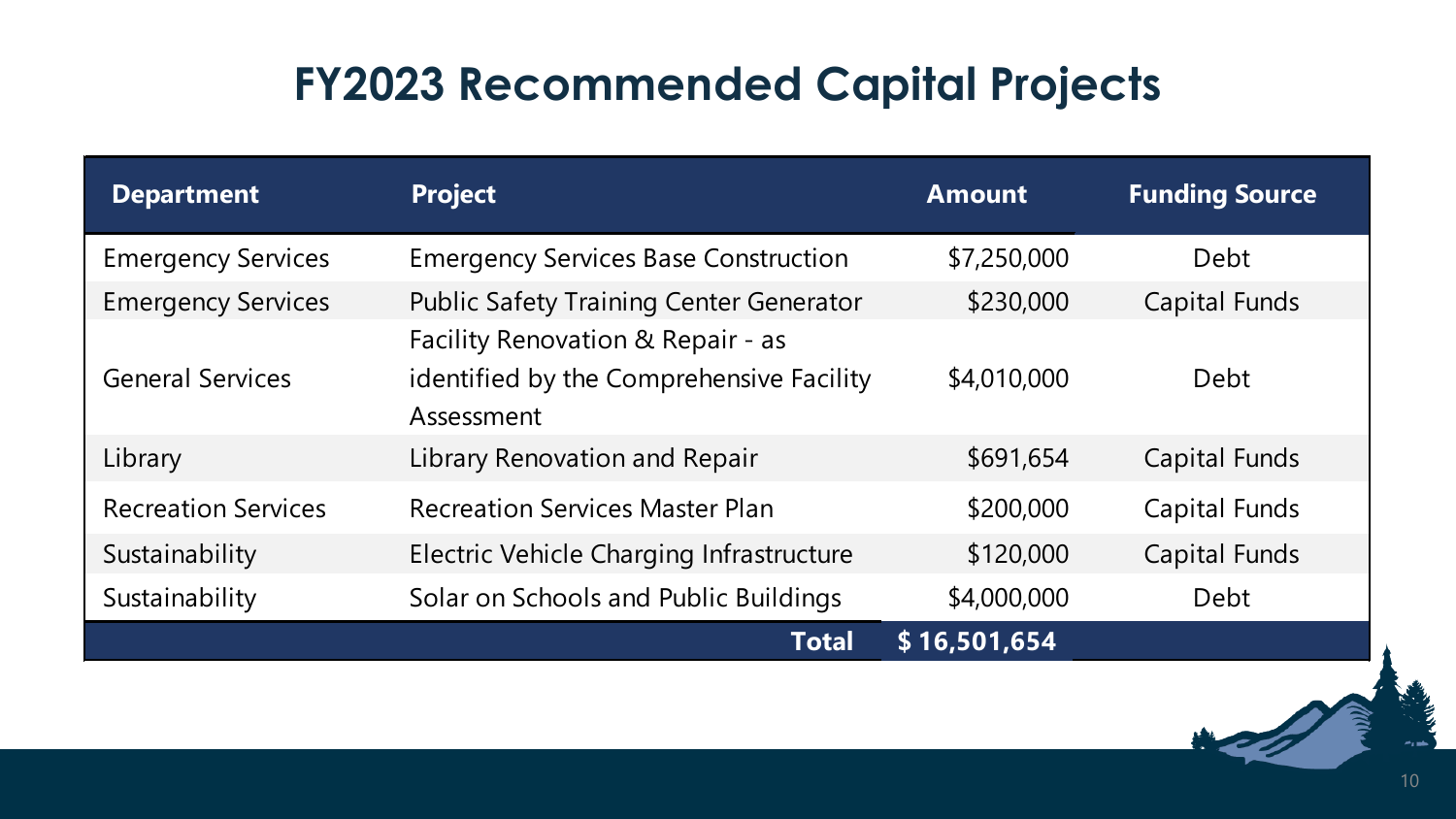### **Community Grant Investments**

| Program                                                   |                           | <b>Amount</b> |
|-----------------------------------------------------------|---------------------------|---------------|
| Early Childhood Education & Development Fund              | $\mathfrak{L}$            | 3,820,348     |
| <b>Affordable Housing Support</b>                         | $\boldsymbol{\mathsf{S}}$ | 2,311,845     |
| <b>Strategic Partnership Grants</b>                       | $\boldsymbol{\beta}$      | 900,000       |
| <b>Isaac Coleman Economic Community Investment Grants</b> | $\boldsymbol{\mathsf{S}}$ | 500,000       |
| Home and Community Care Block Grant Funding               | \$                        | 500,000       |
| Homeowner Assistance Program                              | $\boldsymbol{\mathsf{S}}$ | 300,000       |
| <b>Tipping Point Grants</b>                               | \$                        | 100,000       |
| <b>Community Recreation Grants</b>                        | ${\cal Q}$                | 100,000       |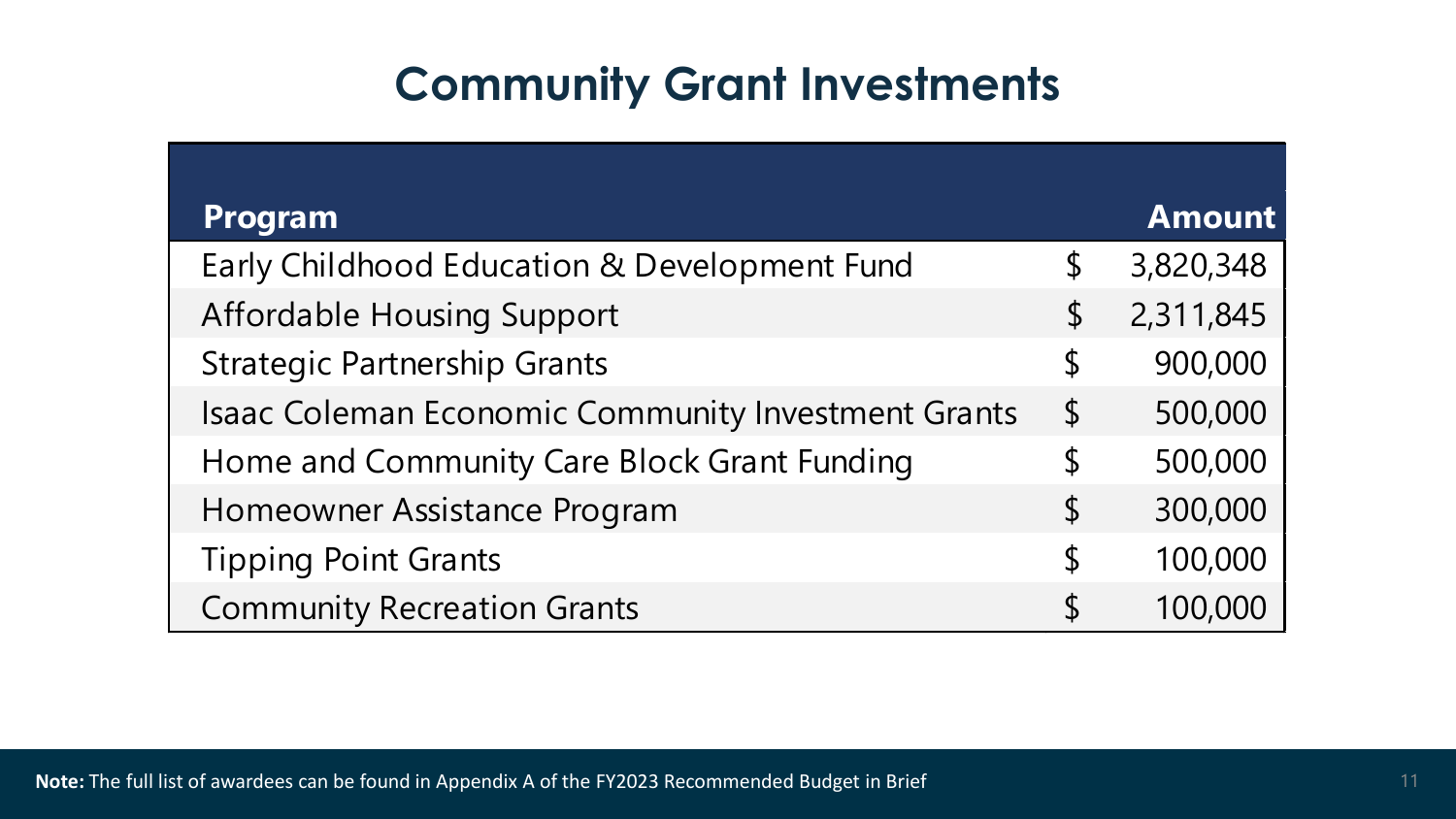#### **FY2023 Other Recommended Tax Rates**

| <b>Tax District</b>    | <b>FY2022</b>   | <b>FY2023</b> | <b>FY2023</b>                           | <b>Tax District</b>  | <b>FY 2022</b>  | <b>FY2023</b> | <b>FY2023</b>                                  |
|------------------------|-----------------|---------------|-----------------------------------------|----------------------|-----------------|---------------|------------------------------------------------|
|                        | <b>Tax Rate</b> |               | Requested Tax Rate Recommended Tax Rate |                      | <b>Tax Rate</b> |               | <b>Requested Tax Rate Recommended Tax Rate</b> |
| Asheville City Schools | 10.62           | 12.00         | 10.62                                   | Leicester            | 14.03           | 14.03         | 14.03                                          |
| Asheville Special      | 8.36            | 8.36          | 8.36                                    | North Buncombe       | 10.77           | 10.77         | 10.77                                          |
| Asheville Suburban     | 8.97            | 8.97          | 8.97                                    | <b>Reems Creek</b>   | 15.07           | 15.07         | 15.07                                          |
| Barnardsville          | 20.00           | 22.00         | 22.00                                   | Reynolds             | 11.24           | 11.24         | 11.24                                          |
| <b>Broad River</b>     | 16.00           | 16.00         | 16.00                                   | Riceville            | 14.60           | 14.60         | 14.60                                          |
| East Buncombe          | 10.69           | 10.69         | 10.69                                   | Skyland              | 9.80            | 10.30         | 9.80                                           |
| Enka-Candler           | 10.50           | 10.50         | 10.50                                   | Swannanoa            | 14.00           | 14.00         | 14.00                                          |
| Fairview               | 14.50           | 14.50         | 14.50                                   | <b>Upper Hominy</b>  | 16.56           | 16.56         | 16.56                                          |
| French Broad           | 17.20           | 17.20         | 17.20                                   | <b>West Buncombe</b> | 13.50           | 13.50         | 13.50                                          |
| <b>Garren Creek</b>    | 13.84           | 13.84         | 13.84                                   | Woodfin              | 10.59           | 10.59         | 10.59                                          |
| Jupiter                | 10.75           | 10.75         | 10.75                                   |                      |                 |               |                                                |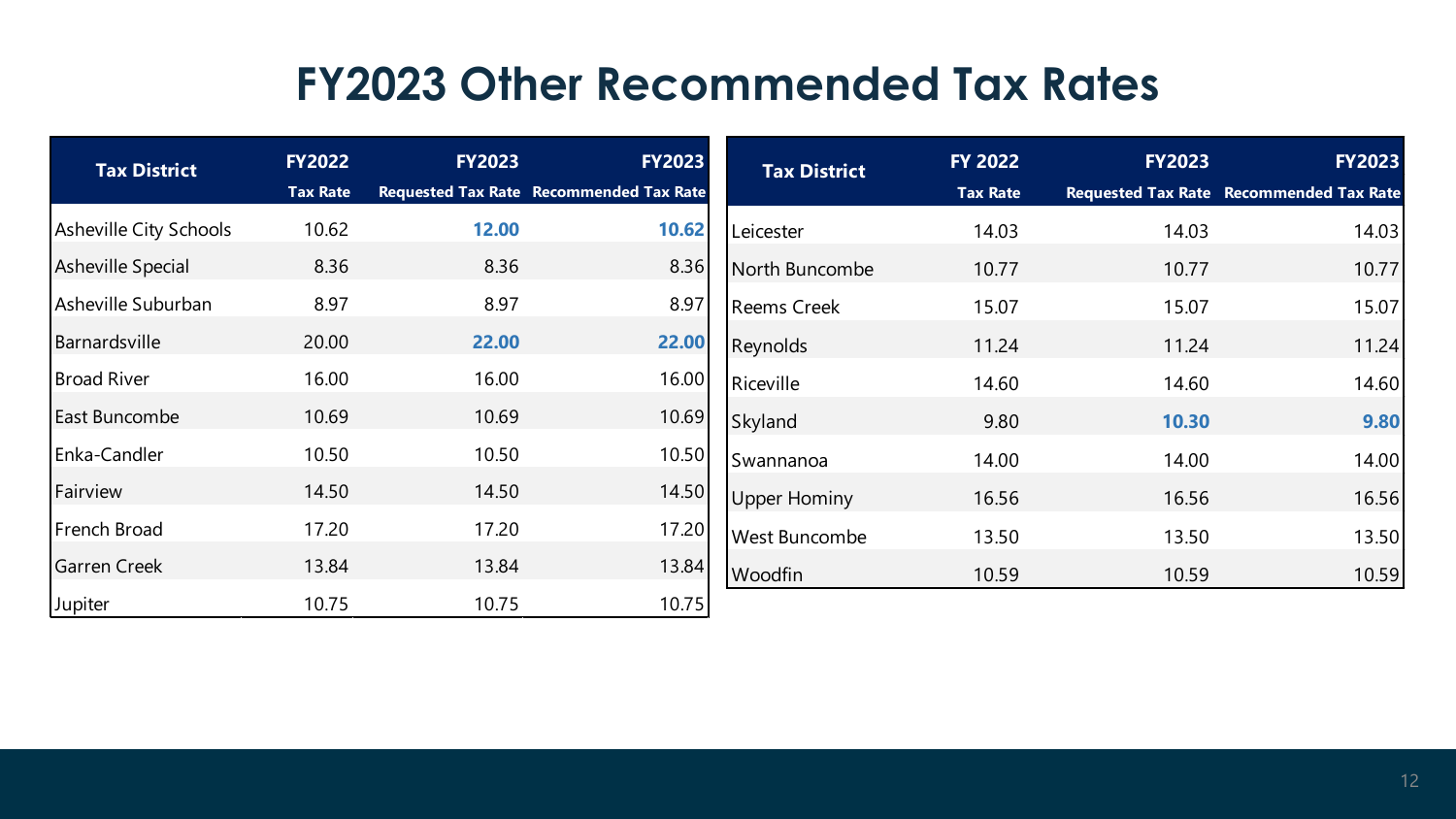#### **FY2023 Recommended Budget: All Annual Funds**

| <b>Annual Fund</b>                                                      | <b>Expenditures</b> |
|-------------------------------------------------------------------------|---------------------|
| <b>General Fund</b>                                                     | \$<br>399,377,222   |
| Fire & Service Districts Special Revenue Fund                           | \$<br>64,064,144    |
| Health, Employment, Property & Casualty Insurance Internal Service Fund | \$<br>41,075,693    |
| Occupancy Tax Special Revenue Fund                                      | \$<br>46,000,000    |
| Solid Waste Enterprise Fund                                             | \$<br>13,280,413    |
| Mountain Mobility Special Revenue Fund                                  | \$<br>4,817,803     |
| School Fines & Forfeitures Fund                                         | \$<br>2,000,000     |
| 911 Special Revenue Fund                                                | \$<br>1,288,426     |
| <b>WNC Regional Air Quality Agency Fund</b>                             | \$<br>1,090,272     |
| PDF Woodfin Special Revenue Fund                                        | \$<br>813,450       |
| Representative Payee Fund                                               | \$<br>600,000       |
| Inmate Commissary & Welfare Fund                                        | \$<br>445,965       |
| <b>ROD Trust Fund</b>                                                   | \$<br>400,000       |
| Forfeitures Fund                                                        | \$<br>230,000       |
| <b>Tax Reappraisal Fund</b>                                             | \$<br>531,913       |
| <b>ROD Automation Special Revenue Fund</b>                              | \$<br>148,646       |
| <b>Annual Funds Total</b>                                               | \$576,163,947       |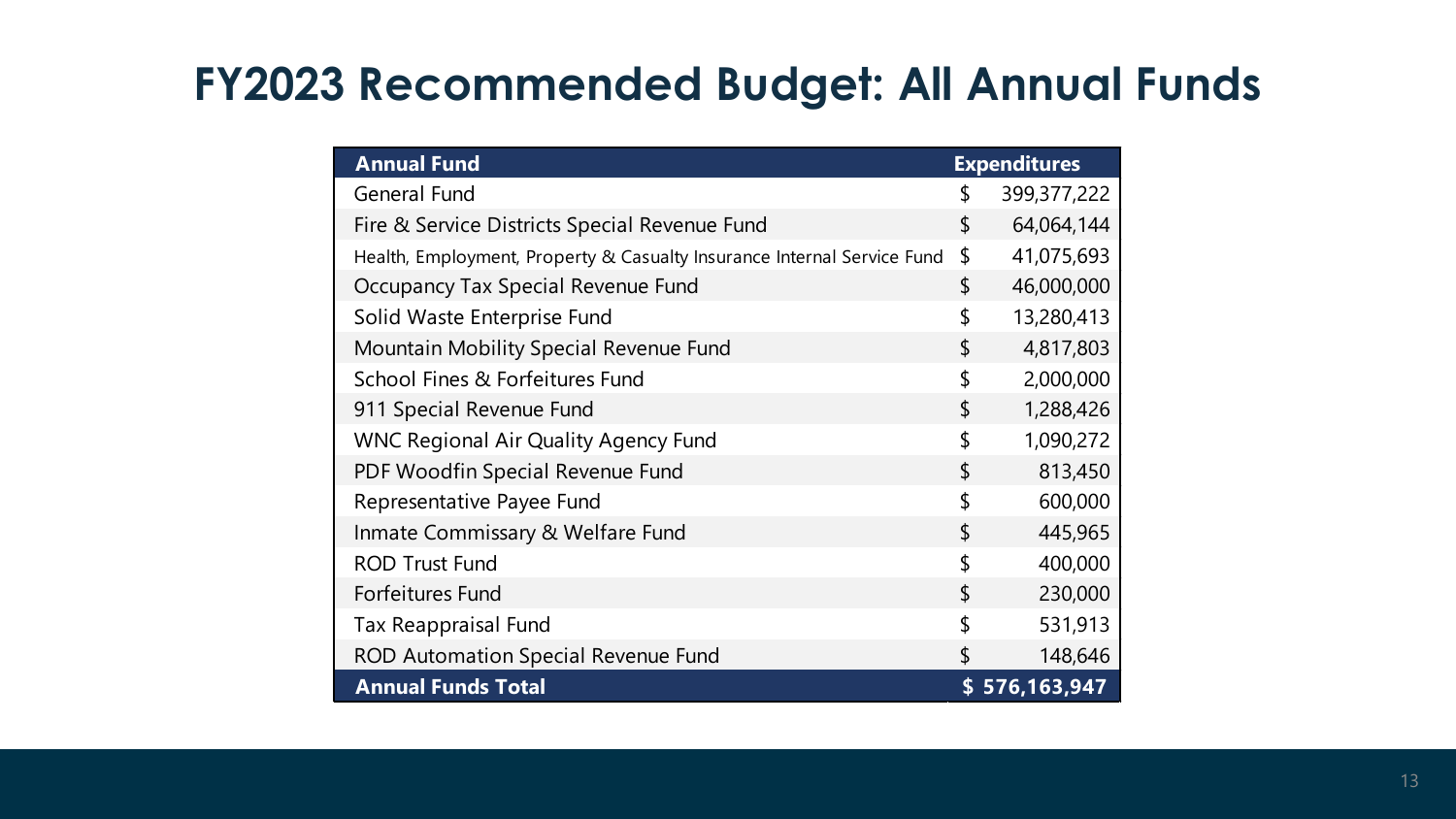#### **Reference Documents**

The following materials are available for review with the June 7<sup>th</sup> agenda at [www.BuncombeCounty.org/Commissioners](http://www.buncombecounty.org/Commissioners):

- FY2023 Recommended Budget in Brief, which includes:
	- County Manager's message
	- Recommended Capital Improvement Plan (CIP)
	- Recommended community funding awards
- Interactive Budget Explorer
- FY2023 Fee Schedule